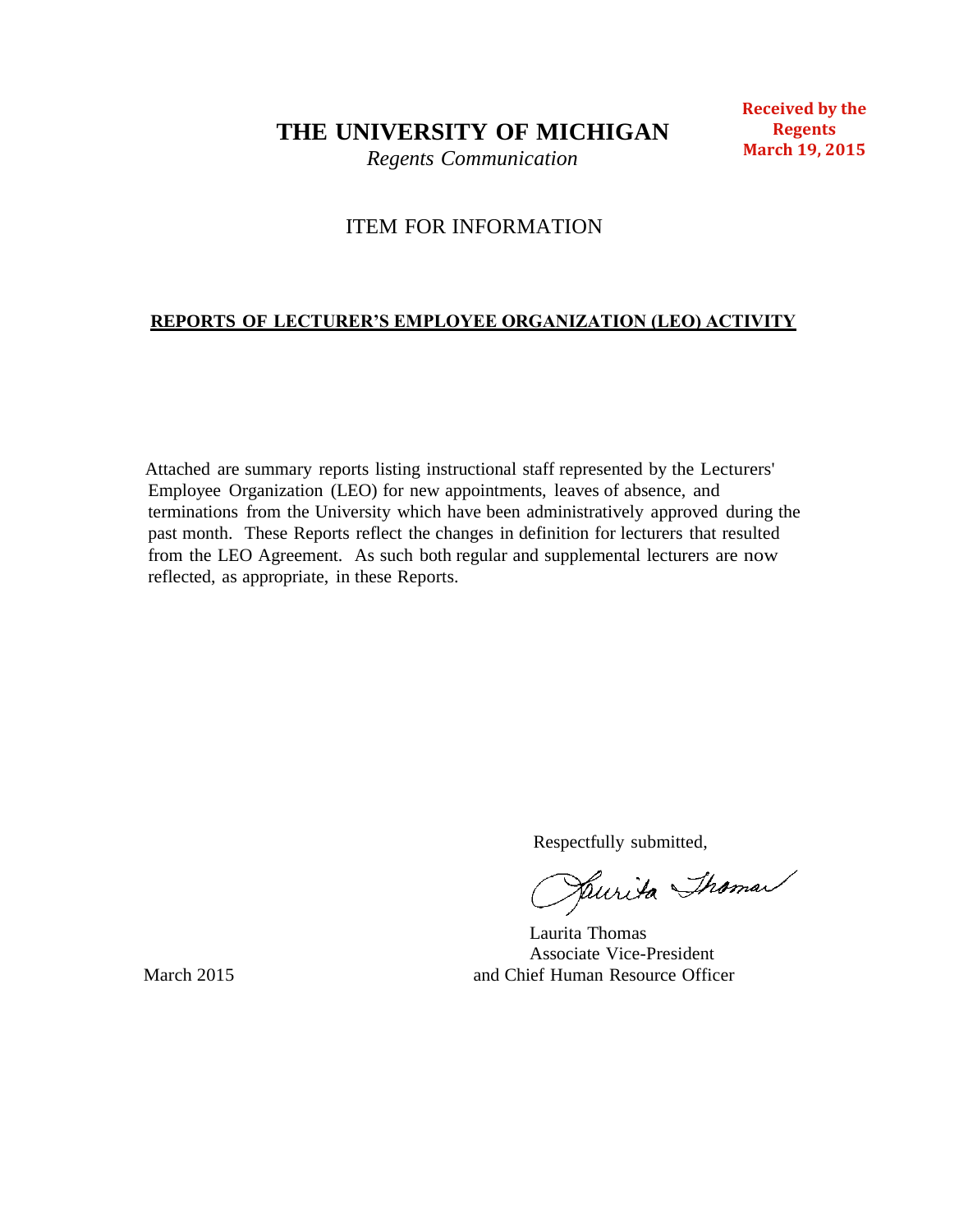#### THE UNIVERSITY OF MICHIGAN – ANN ARBOR

#### PENNY W STAMPS SCHOOL OF ART AND DESIGN

Dzidowski, Frank H., B.F.A., Lecturer I in Art and Design, effective January 1, 2015 to April 30, 2015, from the Freelance CG Modular and Visual Effects Artist, Self Employed

#### SCHOOL OF EDUCATION

Pugh, Alia, R., M.A., Lecturer I in Education, effective January 1, 2015 to April 30, 2015 from the Immaculate Heart College, Kagoshima, Japan

### COLLEGE OF LITERATURE, SCIENCE, AND THE ARTS

#### American Culture

Ahmed, Saladin A., M.A., Lecturer I in American Culture, effective January 1, 2015 to April 30, 2015, from the Rutgers University, New Brunswick, New Jersey

#### **Chemistry**

Farhat, May D., PH.D., Lecturer I in Chemistry, effective January 1, 2015 to April 30, 2015, from the University of Michigan, Ann Arbor, Michigan

#### Lloyd Hall Scholars

Harrison, Donald R., B.A., Lecturer I in Lloyd Hall Scholars, effective January 1, 2015 to April 30, 2015, from the 7 Cylinders Studio, Ann Arbor, Michigan

#### Political Science

Trager, Eric, PH.D., Lecturer I in Political Science, effective January 1, 2015 to April 30, 2015, from the Washington Institute for Near East Policy, Washington, District of Columbia

#### Residential College

Copeland, Diana G., M.S., Lecturer I in Residential College, effective January 1, 2015 to April 30, 2015, from the University of Michigan, Ann Arbor, Michigan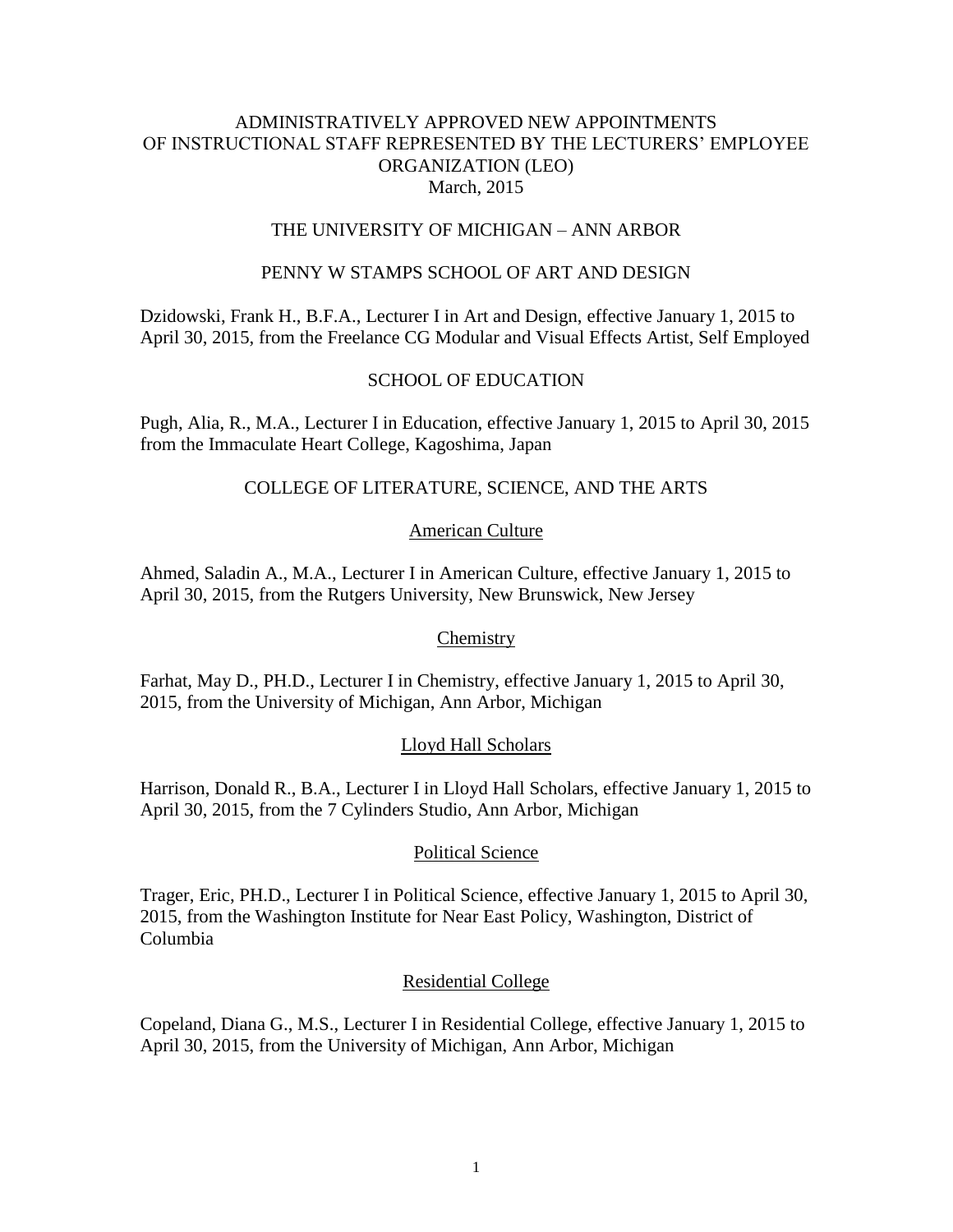### THE UNIVERSITY OF MICHIGAN – ANN ARBOR

## COLLEGE OF LITERATURE, SCIENCE, AND THE ARTS (continued)

### University Courses

Collier, Kristin M., M.D., Lecturer I in University Courses, effective January 1, 2015 to April 30, 2015, from the University of Michigan, Ann Arbor, Michigan

## SCHOOL OF NURSING

Bathish, Melissa, M.S., Lecturer I in Nursing, effective January 1, 2015 to April 30, 2015 from the University of Michigan, Ann Arbor, Michigan

Hazelton, Joanne T., B.S., Lecturer I in Nursing, effective February 1, 2015 to April 30, 2015, from the University of Michigan, Ann Arbor, Michigan

Hopkins, Holly L., PH.D., Lecturer I in Nursing, effective January 1, 2015 to April 30, 2015, from the University of Michigan, Ann Arbor, Michigan

Sears, Darlene, M.S.N., Lecturer I in Nursing, effective February 1, 2015 to April 30, 2015, from the Botsford Health System, Farmington, Michigan

### GERALD R FORD SCHOOL OF PUBLIC POLICY

Moss, Kary L., J.D., Lecturer I in Public Policy, effective January 1, 2015 to April 30, 2015, from the American Civil Liberties Union of Michigan, Detroit, Michigan

Tenbusch, Michael F., J.D., Lecturer I in Public Policy, effective January 1, 2015 to April 30, 2015, from the Uncommon Solutions, LLC, Ann Arbor, Michigan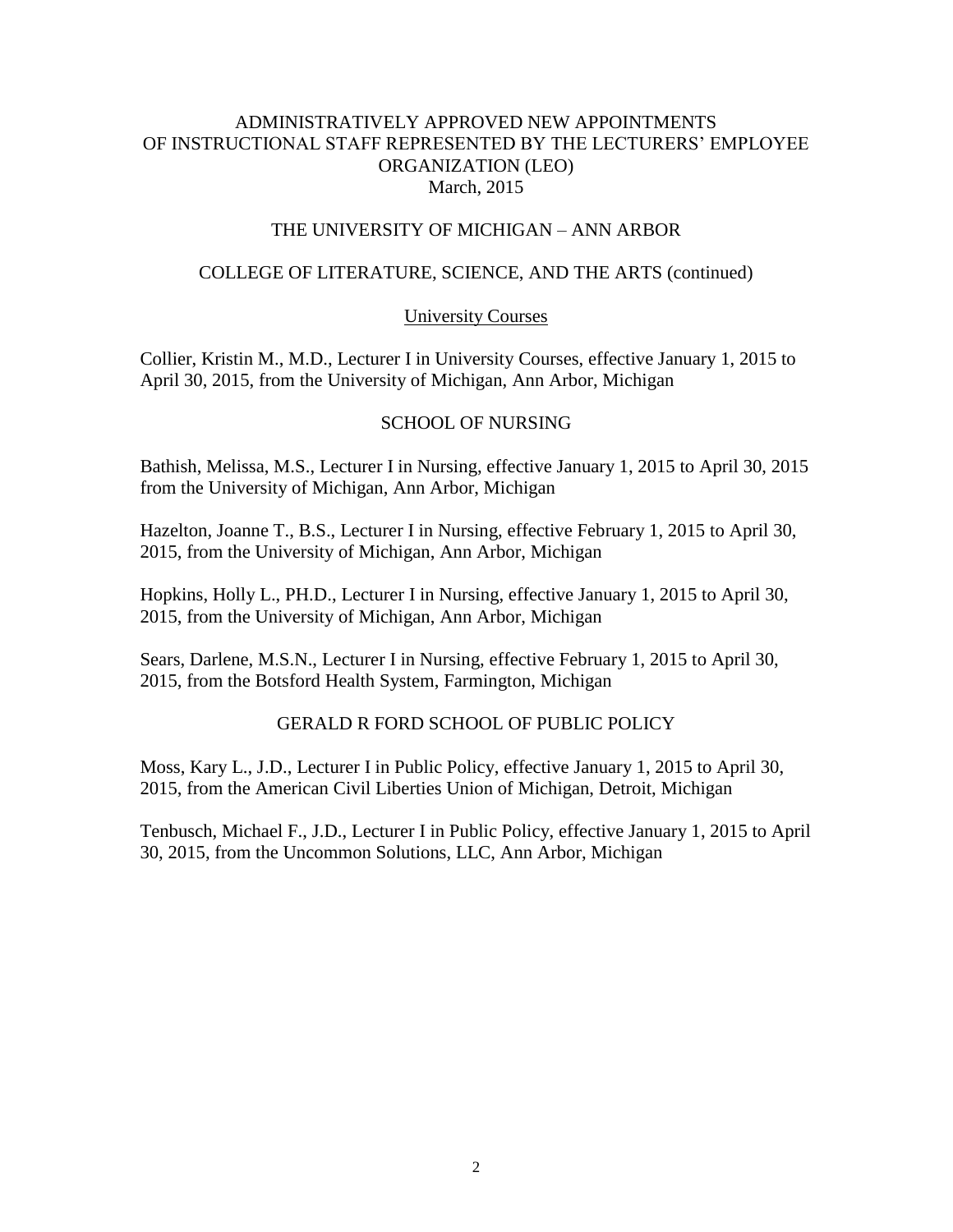## THE UNIVERSITY OF MICHIGAN – DEARBORN

## COLLEGE OF ARTS, SCIENCES AND LETTERS

#### Social Sciences

Zahra, Brian, J.D., Lecturer I in Social Sciences, Department of Social Sciences, effective January 1, 2015 to April 30, 2015, from the Michigan Supreme Court, Lansing, Michigan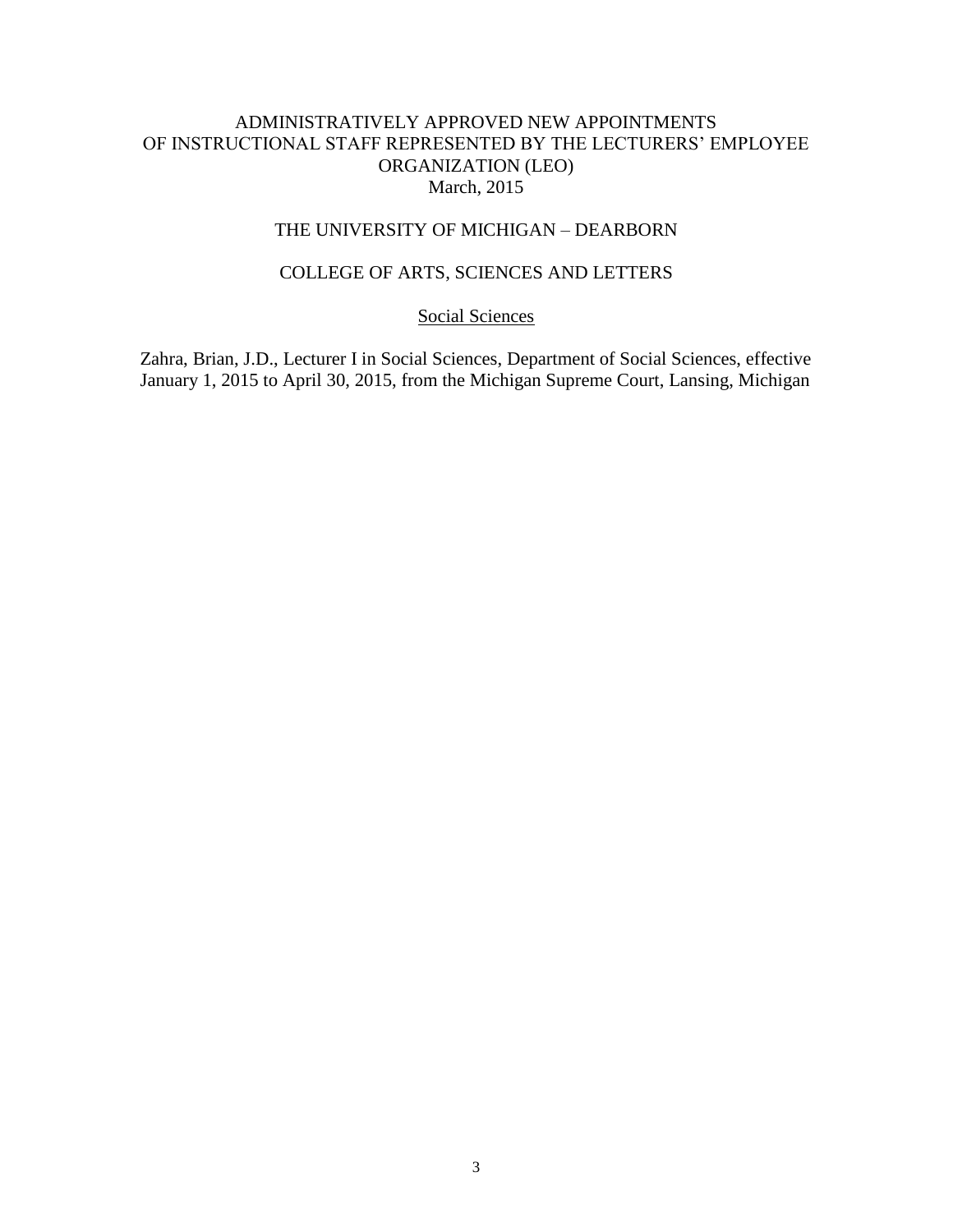### THE UNIVERSITY OF MICHIGAN – FLINT

### COLLEGE OF ARTS AND SCIENCES

#### Computer Science, Engineering and Physics

Rahman, Samsur, M.S., Lecturer I in Computer Science, Engineering and Physics, effective January 1, 2015 to April 30, 2015, from the Oakland University, Rochester Hill, Michigan

#### SCHOOL OF EDUCATION AND HUMAN SERVICES

Willey, Charita A., M.A., Lecturer I in Education, effective January 1, 2015 to April 30, 2015, from the Baker College, Flint, Michigan

## SCHOOL OF HEALTH PROFESSIONS AND STUDIES

#### Physical Therapy

Croarkin, Earllaine, M.S., Lecturer I in Physical Therapy, effective January 1, 2015 to April 30, 2015, from the National Institute of Health, Mark O Hatfield Clinical Research Center, Bethesda, Maryland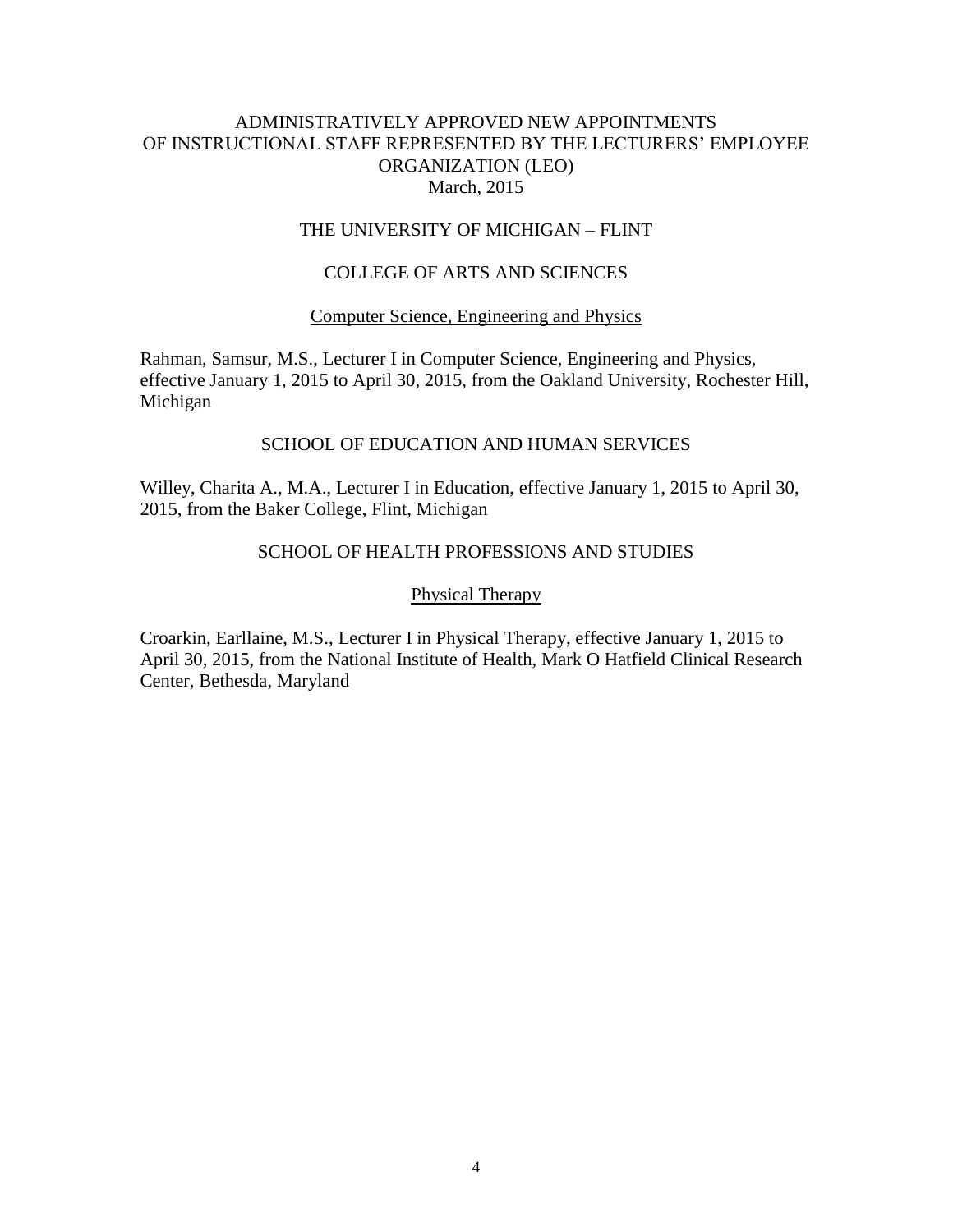## ADMINISTRATIVELY APPROVED LEAVES OF ABSENCE OF INSTRUCTIONAL STAFF REPRESENTED BY THE LECTURERS' EMPLOYEE ORGANIZATION (LEO) March, 2015

### THE UNIVERSITY OF MICHIGAN – ANN ARBOR

#### SCHOOL OF EDUCATION

Shaughnessy, Meghan M., PH.D., Lecturer III in Education, on personal leave, effective January 1, 2015 to August 31, 2015.

### COLLEGE OF LITERATURE, SCIENCE, AND THE ARTS

#### Germanic Languages and Literatures

Wunderwald-Jensen, Peggy M., M.S., Lecturer II in Germanic Languages and Literatures, on extended sick leave, effective September 1, 2014 to January 11, 2015, family medical leave effective January 12, 2015 to February 28, 2015.

### Political Science

Roth, Aaron H., B.A., Lecturer II in Political Science, on personal leave, effective January 1, 2015 to April 30, 2015.

#### Women's Studies

Lawsin, Emily P., M.A., Lecturer IV in American Culture and Lecturer IV in Women's Studies on family medical leave, effective January 30, 2015 to April 24, 2015, and on personal leave April 25, 2015 to May 31, 2015.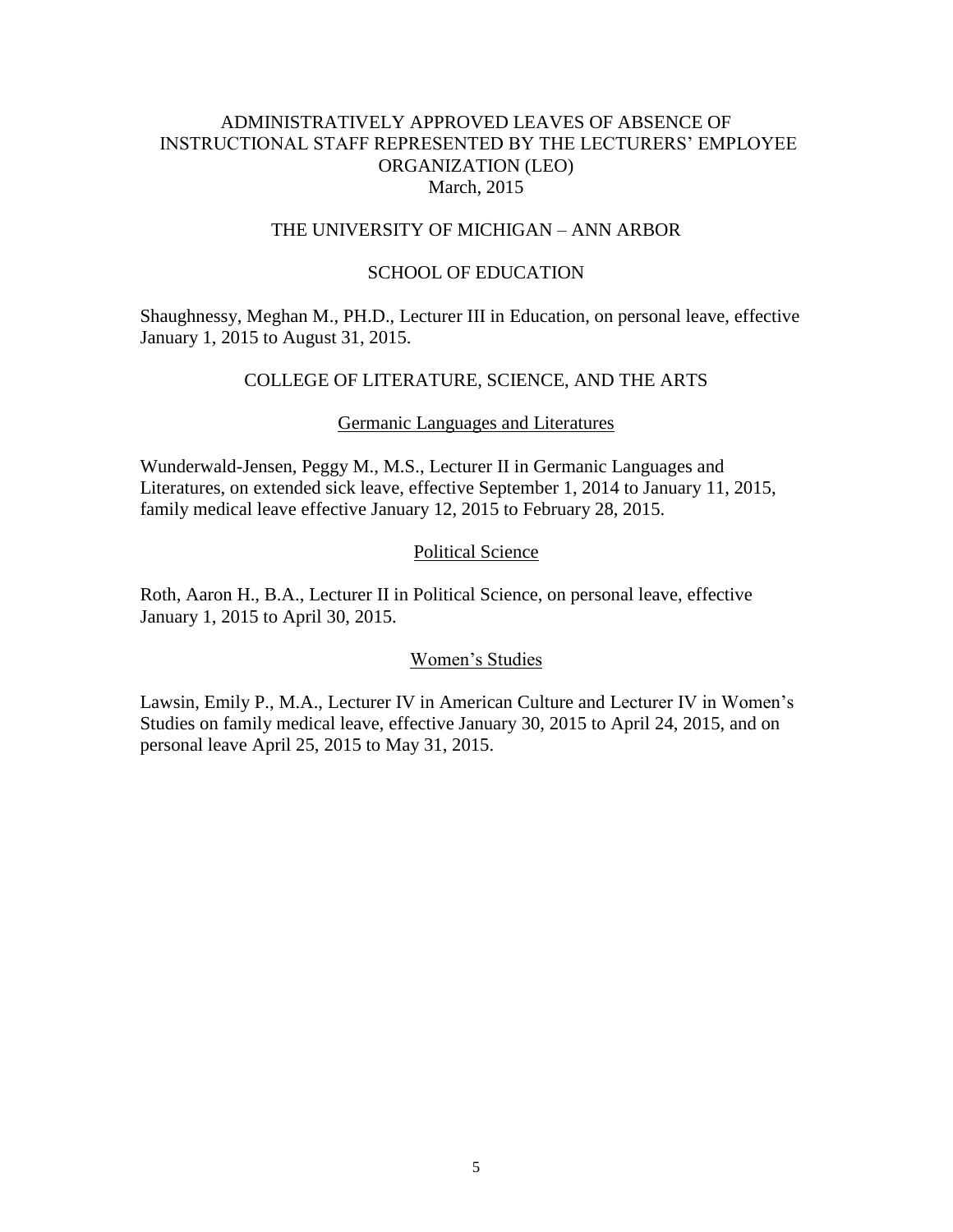## ADMINISTRATIVELY APPROVED LEAVES OF ABSENCE OF INSTRUCTIONAL STAFF REPRESENTED BY THE LECTURERS' EMPLOYEE ORGANIZATION (LEO) March, 2015

#### THE UNIVERSITY OF MICHIGAN – DEARBORN

#### COLLEGE OF EDUCATION, HEALTH AND HUMAN SERVICES

Beyerlein, Susan C., M.P.A., Lecturer I in Education, on personal medical leave, effective January 22, 2015 to April 30, 2015.

## ADMINISTRATIVELY APPROVED LEAVES OF ABSENCE OF INSTRUCTIONAL STAFF REPRESENTED BY THE LECTURERS' EMPLOYEE ORGANIZATION (LEO) March, 2015

### THE UNIVERSITY OF MICHIGAN – FLINT

### SCHOOL OF HEALTH PROFESSIONS AND STUDIES

Burns, Mary, M.A., Lecturer I in Public Health and Health Sciences, on extended sick leave, effective February 11, 2015 to April 30, 2015.